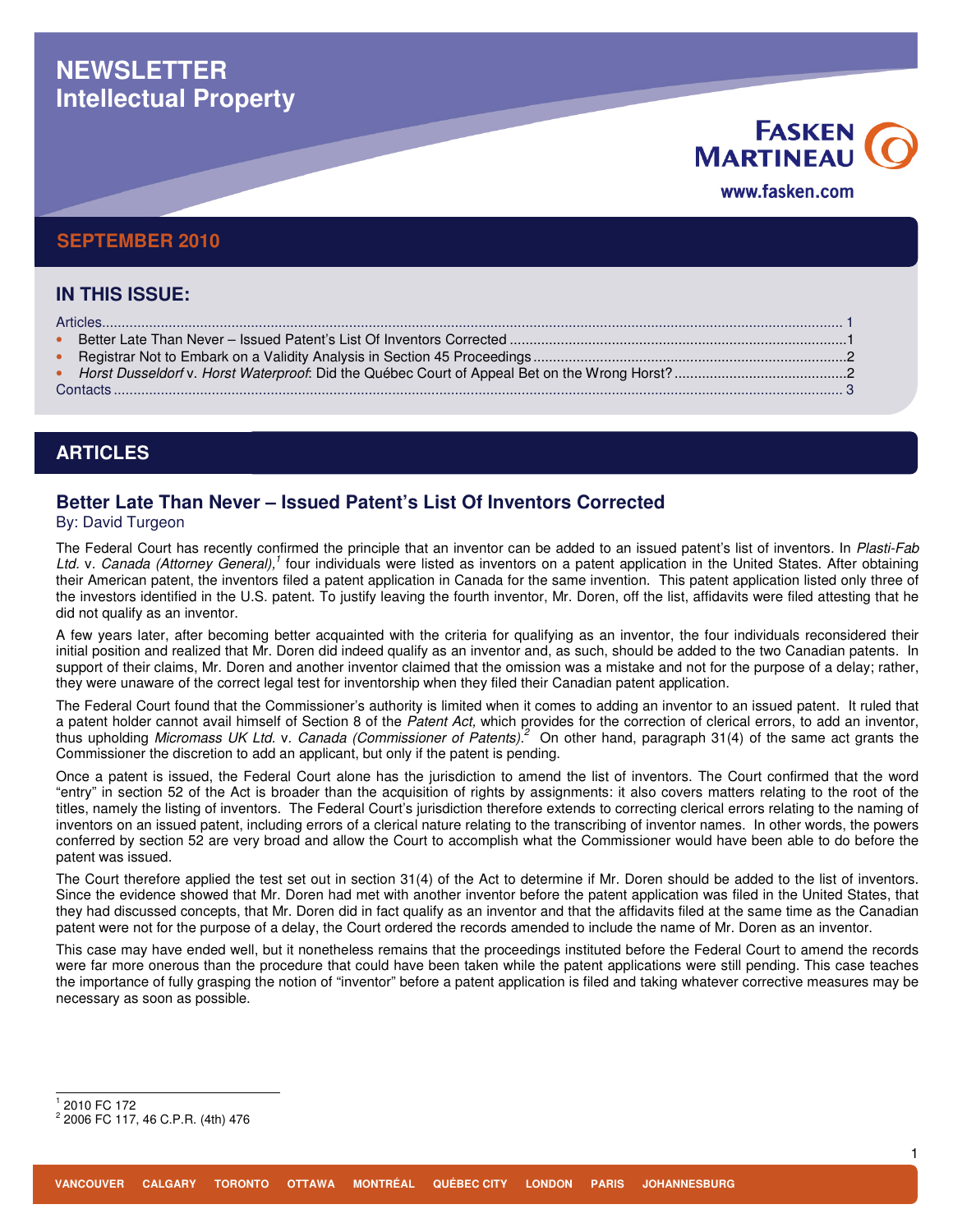



### **Registrar Not to Embark on a Validity Analysis in Section 45 Proceedings**

By: Chloé Latulippe

In an appeal from the Trade-Marks Opposition Board, the Federal Court set aside a decision reached pursuant to Section 45 of the Trade-Marks Act and maintaining in part Malcom Parry's registration for the trade-mark VANCOUVER LIFE in association with "editorial/advertising inserts into publications and periodicals".

The Federal Court addressed mainly two issues. The first issue was whether the Registrar was wrong in concluding that in Section 45 proceedings she was not required to decide if use of the mark constituted trade-mark use within the meaning of the Act. The second issue was whether such use was one in association with wares contemplated by the registration.

With regard to the first issue, the Court found that the Registrar had not erred in refusing to embark on a review of the distinctiveness or validity of the mark VANCOUVER LIFE. As established by the Federal Court of Appeal in United Grain Growers Limited v. Lang Mitchener, no words in Section 45 direct the Registrar to re-examine whether the registered trade-mark is used for the purpose of distinguishing or so as to distinguish wares or services. Rather, the Registrar's duty under Section 45 is only to determine, with respect to wares specified in the registration, whether the trade-mark, as it appears in the register, has been used in the three year period preceding the notice issued by the Registrar. The Federal Court therefore upheld the decision of the Registrar in this respect.

With regard to the second issue, however, the Court came to the conclusion that it was not reasonable for the Registrar to conclude that columns of editorial content published in a magazine constituted "editorial/advertising inserts into publications and periodicals". In the Court's opinion, the expression "editorial/advertising inserts into publications and periodicals" found in the statement of wares could not reasonably be understood as extending to "editorials inserted into publications and periodicals". The trade-mark was expunged.

This decision highlights the importance of a carefully drafted description of wares and services in the context of Section 45 proceedings.

#### **Horst Dusseldorf v. Horst Waterproof: Did the Québec Court of Appeal Bet on the Wrong Horst?**  By: Silviu Bursanescu

In a recent case, Octeau v. Kempter Marketing Inc. (2010 QCCA 171), the Court of Appeal of Quebec rendered an important judgement on the issue of confusion between trade-marks composed primarily of a foreign first name that is uncommon in Canada. In a unanimous decision, Justice Hilton confirmed the ruling of the Superior Court judge who had previously ruled that no significant confusion was caused by the use in parallel of the registered trade-mark Horst Dusseldorf owned by appellant Octeau and the common law trade-mark Horst Waterproof used by respondent Kempter. The central issue was one of distinctiveness and whether the use of a foreign first name in a trade-mark has an impact on the degree of distinctiveness of the trade-mark. The Court of Appeal effectively established that a lower degree of distinctiveness is to be afforded to such a trade-mark.

Appellant Octeau, an importer of men clothing and accessories, had been using the trade-mark Horst Dusseldorf since 1992. However, the use of the trade-mark had grown significantly since 1999 while important advertisement campaigns were staged between 2002 and 2007. In comparison, respondent Kempter had only started using its trade-mark Horst Waterproof in 2004 in association with cycling accessories, including bags. Moreover, while Kempter attempted to register its trade-mark with CIPO, it failed to respond to examiner's objection based on possible confusion with Octeau's registered trade-marks and therefore Kempter's demand was considered abandoned. However, the Court of Appeal did not consider Kempter's failure to answer examiner's objection as material and stated that one cannot presume of the ultimate decision of the examiner had Kempter provided the required reply.

On the issue of confusion (sec. 6(5) Trade-Marks Act), the Court of Appeal made a number of rulings that depart from previous jurisprudence. It considered that the trade-mark Horst Dusseldorf is not very distinctive because it is composed of a foreign first name and the name of a foreign location. This ruling changes the applicable test from one where the Court must consider the perception of the average Canadian consumer with respect to the trade-marks at issue to determine whether confusion is likely to occur with one where the perception of the Court is to be considered. Had the test of the average Canadian consumer been applied, it is at least possible that the Court would have ruled in favour of Octeau as the average Canadian consumer probably ignores that "Horst" is a common first name in Germany. Moreover, the same reasoning can be applied to Dusseldorf which is probably not a location that is well known to the Canadian public. Thus, it appears from our reading of the case that the Court in rendering judgement either set aside the test of the average Canadian consumer or, at the very least, chose a somewhat knowledgeable Canadian consumer as its reference point.

The ruling of the Court also raises a number of questions as to the weight to be given to the other criteria that the Court must consider as par of the confusion test. For instance, the Court gave little weight to the duration of use of the trade-mark Horst Dusseldorf, which had been effectively in use since 1992, while Kempter's trade-mark was only introduced in 2002, some 10 years later. Even if one considers, as did the Court, that it's only since 1999 that the mark Horst Dusseldorf had been more widely used, this is still 5 years prior to the first use of the mark Horst Waterproof.